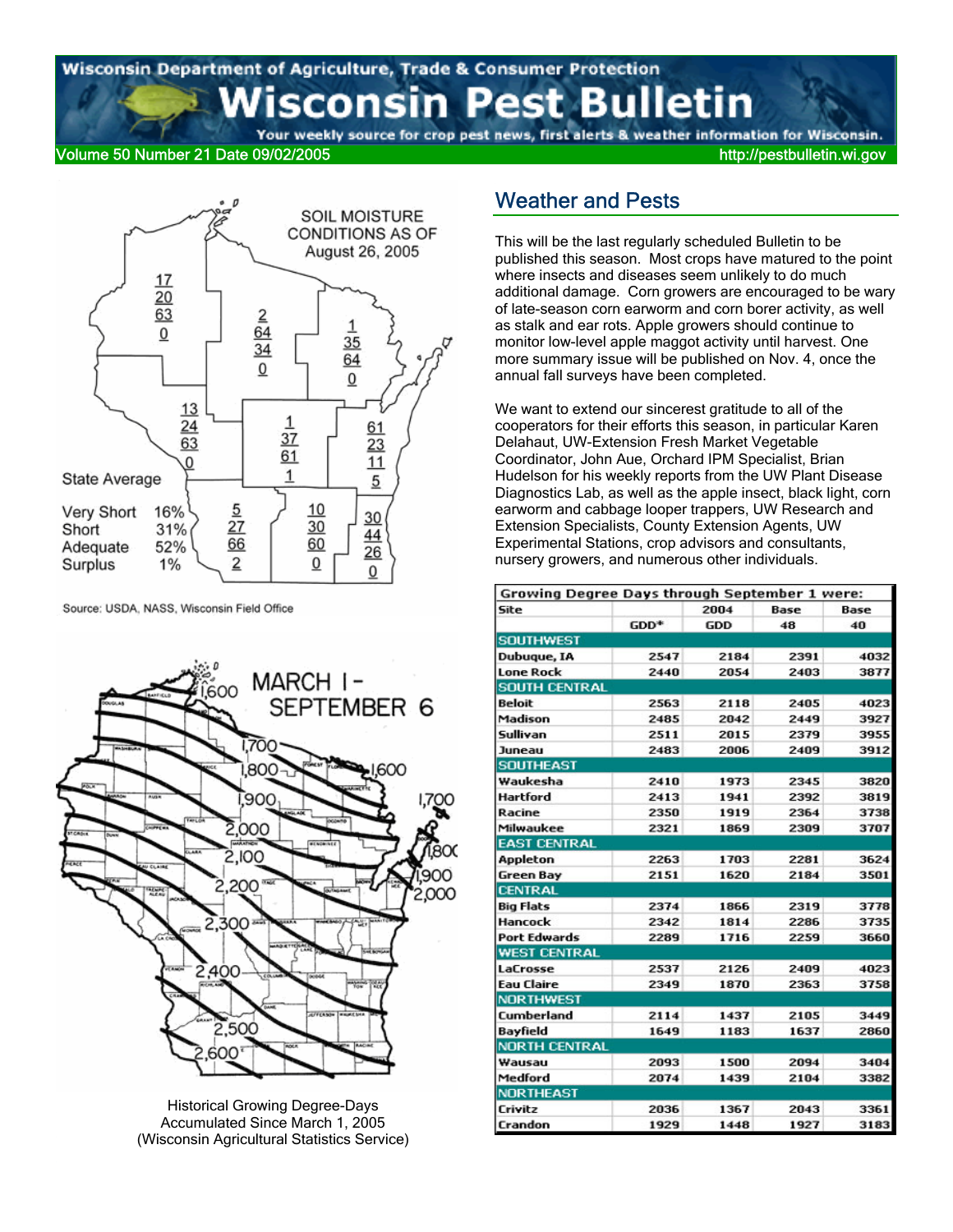Also, with this issue of the Wisconsin Pest Bulletin, we bid farewell to Rachel Klein-Koth, a Plant Pest and Disease Specialist with DATCP for the past two years. Rachel was instrumental in setting up the cabbage looper trapping network and beginning our Swede midge survey efforts. Her ready smile and willingness to take on any new task will be missed, and we wish her the best of luck in her future adventures.

The authors of the Wisconsin Pest Bulletin appreciate the support and feedback received from readers during the turbulent transition into the new web-based format. Next season, we will provide both a web version and the familiar two-column PDF version that our readers were accustomed to (prior to this season). We plan to continue making improvements to the Bulletin during the winter months and hope to make great strides in generating a genuine "printer friendly" copy of each weekly issue next season. Thanks again for helping to make this a successful season, and we look forward to your continued cooperation.

## Looking Ahead

Fall household pests - In the month ahead, Wisconsin residents can look forward to the annual invasion of multicolored Asian lady beetles (MALB), boxelder bugs, and western conifer seed bugs, as these pests move indoors in search of suitable overwintering sites. Tips for controlling these pests are provided in the FALL PESTS section of today's Bulletin. Summarized in this article are a few basic points for residents to consider as they prepare for the fall invasion. First, none of these insects are harmful to people. MALB, boxelder bugs and western conifer seed bugs do not feed or reproduce after moving indoors. Once they have settled in, it is best to collect them with a vacuum or a broom and dispose of them promptly. Control measures should be directed at the outside of the house only, generally early in fall. Effective control depends upon sealing cracks around windows and doors or applying an insecticide to the siding. The optimum time to begin pest proofing structures is now. Note: Insecticide sprays to prevent multicolored Asian lady beetles from getting inside homes should be applied only during the last week of the month or during the first two weeks of October.

Multicolored Asian Lady Beetles (MALB) - As sure as the leaves drop each autumn, menacing multicolored Asian ladybeetles will gather on sunny south and west sides of homes and eventually move indoors for the winter. After several years of enduring the fall foray of ladybeetles, residents should be well-versed in battling the beetles. Like it or not, the most effective form of control is the vacuum. Other preventive measures include caulking to seal out the beetles, or treating siding with an insecticide. In general, the time to treat the outsides of homes with a synthetic pyrethroid is during the last week of September or the first two weeks of October; however, this narrow treatment window may fluctuate from year to year. Commonly it is a cold snap, followed by a day or two of warm weather, which activates the movement of ladybeetles indoors. Residents with recurring MALB problems should make preparations to pestproof before the end of the month, or sooner if temperature drop substantially in September. See the FALL PESTS section for pest-proofing tips.



Multicolored asian ladybeetles www.entomologie.de

Boxelder bugs - The return of another fall nuisance, boxelder bugs, should be anticipated in the next two to three weeks. Populations could be high this season due to the dry summer conditions, which inhibit the spread of a fungal disease that ordinarily keeps boxelder bugs in check. Pest proofing for box elder bugs should begin now. Boxelder bugs are active sooner and tend to move indoors earlier than multicolored Asian lady beetles, generally around mid-September. Soapy water is an effective form of control, but it must be applied generously and sprayed directly on the insects.

Corn earworm - Moths continue to appear in pheromone traps on a more or less regular basis, and in high numbers at some sites. New Richmond reported a capture of 270 moths in the past week; 178 moths were trapped the week before. At Janesville, a count of 277 moths was reported this week. Clearly, the corn earworm flight period is not over yet. Growers should anticipate continued activity in the coming weeks. As is typically the case, the potential exists for problems to develop in later-maturing fields.

European corn borer - According to Bill Veith of Seneca Foods in Janesville, "The third generation European corn borer moth flight has begun with a bang." Moth captures in black light traps, which had been on the decline since mid-August, increased at some southern sites this week, as the third flight of moths took to the skies. Counts at Janesville increased from 13 on August 25 to 263 as of Sept 1. In addition, the annual fall survey for corn borers began this week. Visit the **CORN** section for preliminary findings.

Corn rootworm - Corn rootworms remain very active at high levels in the southeast and portions of the south central districts, and injury to ears is substantial in many fields. The injury observed in Walworth Co. was the result of direct feeding by corn rootworm beetles on the kernels, not impaired pollination from silk clipping earlier in the month. Continue to watch late silking corn, since dispersing adult rootworms are sure to continue moving into these desirable fields. Cucurbit flowers also are highly attractive to corn rootworm beetles, and they can, at times, seriously damage both the flowers and fruits of these plants.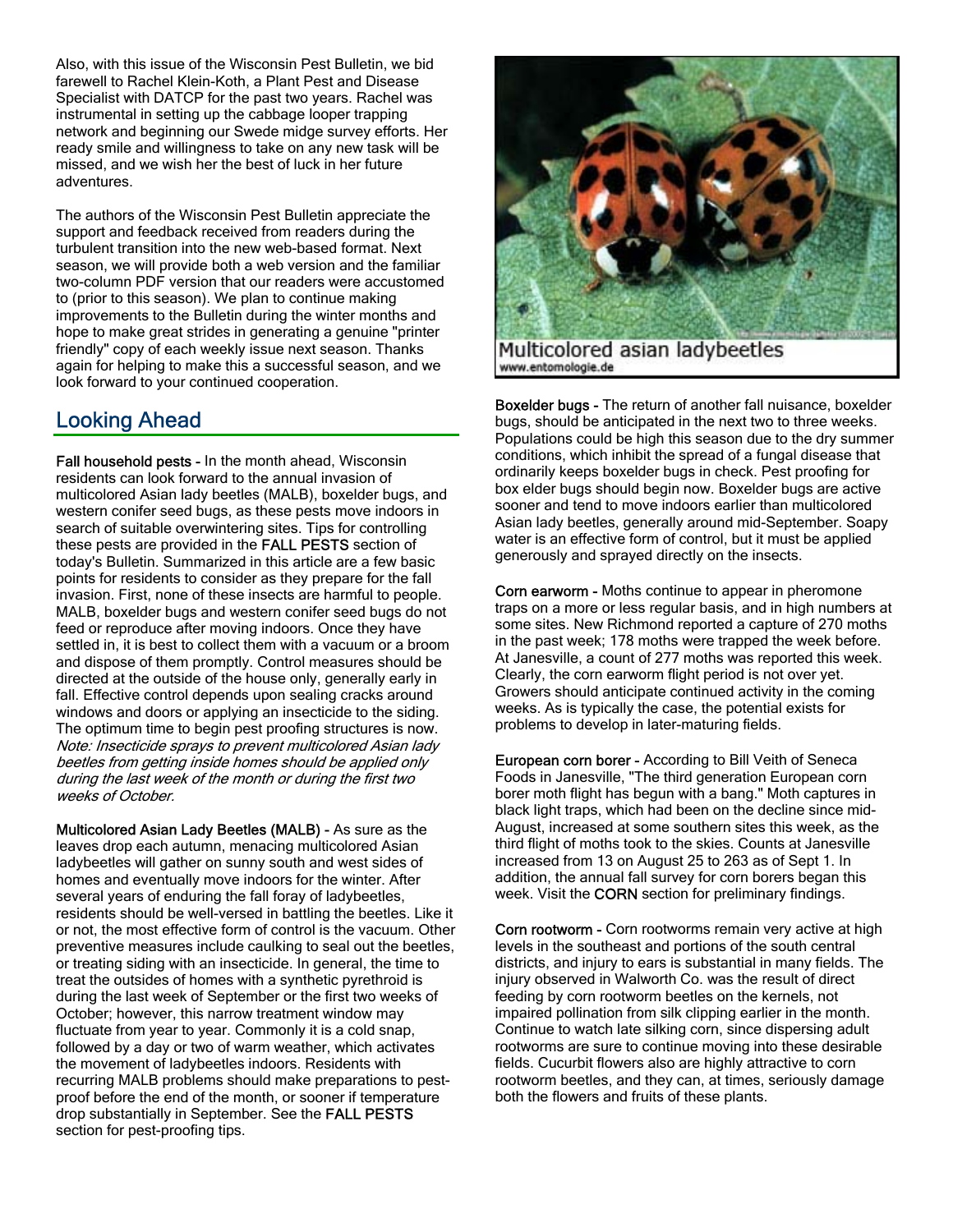## Corn

European corn borer - The fall abundance survey is underway in the southern part of the state, where efforts this week found extremely variable infestations from Green to Kenosha Co. In general, the southeast and south central fields sampled had either very few plants infested with second generation corn borers, or a very high percentage of infested plants. For example, a total of eight fields were surveyed in Rock Co. Three of the fields averaged 0 corn borers per plant, while the other five averaged 0.38, 0.84, 1.52, 2.94, and 3.36 borers per plant. A similar trend was noted in Green, Jefferson, Kenosha, Walworth Cos.

In addition, survey specialists are finding more plants infested with borers compared to last year. The average number of borers per plant in Kenosha Co. fields was 0.71, compared to 0.07 in 2004. Racine Co. averaged 0.24 borer per plant, up from 0.01 in 2004. Washington and Walworth Cos. averaged 0.17 and 0.37 borer per plant in contrast to 0.08 and 0.10 last fall. The average number of borers per plant changed little in Ozaukee Co. where an average of 0.2 borer per plant was detected, compared to 0 last year.

The south central district has not yet been surveyed completely, but Green Co. fields averaged 0.34 borer per plant, compared to 0.28 borer per plant in 2004. In Rock Co., the average number of borers per plant jumped significantly from 0.01 in 2004 to 1.13 this season. The average of the four Jefferson Co. fields surveyed was 0.35 borer per plant, an increase from 0.03 last year.

Wide ranging levels of infestation, such as those noted in the southern counties surveyed this week, combined with the generally low black light trap catches of second flight moths in August (with the exception of Plover counts) make it difficult to venture a guess on the general outcome of the fall survey ahead. Although counts in the south are higher on average compared to last year, it is still far too early to forecast the corn borer situation throughout the state. A complete report, as well as summary maps, will be available in the Nov. 4 issue of the Wisconsin Pest Bulletin.

Corn rootworm beetle - One last reminder to growers who experienced high populations of this pest this season to consider rotating to a crop other than corn, or applying a soil insecticide before or at planting next spring to prevent larval injury to corn roots. Sampling of corn fields statewide since early August suggest that the corn rootworm beetle populations were very high throughout the southern and central agricultural statistics districts. The annual survey found heavy adult rootworm populations across much of the state, with the exception of the north central and northeast regions. The statewide average of 1.6 beetles per plant more than doubled the 0.75 beetle per plant threshold that entomologists consider as an indicator of a potential for corn rootworm problems in continuous corn the following year. Corn rootworm beetle populations were particularly high in the southwest and southeast districts where averages of 3.2 and 3.8 beetles per plant were recorded, respectively.

Corn earworm - Pheromone trapping this week indicates peak flight is occurring in southern and western Wisconsin

#### **Annual Corn Rootworm Beetle Survey Results (Counts made August 1-24, 2005)**

| <b>District</b>      | <b>Average</b><br><b>No. beetles</b><br>per plant | No. fields<br>sampled |
|----------------------|---------------------------------------------------|-----------------------|
| <b>Northwest</b>     | 0.4                                               | 15                    |
| <b>North Central</b> | 0.8                                               | 15                    |
| <b>Northeast</b>     | 0.3                                               | 10                    |
| <b>West Central</b>  | 0.8                                               | 31                    |
| <b>Central</b>       | 0.9                                               | 32                    |
| <b>East Central</b>  | 1.1                                               | 38                    |
| Southwest            | 3.2                                               | 34                    |
| <b>South Central</b> | 1.9                                               | 49                    |
| <b>Southeast</b>     | 3.8                                               | 19                    |
| <b>State Average</b> | 1.6                                               | 243                   |

and growers here should treat any corn that is still silking. The Janesville cooperator reported 277 moths this week and 89 last week. At Mazomanie 42 moths were caught this week, up from 15 last week. Likewise, at Chippewa Falls 56 moths were reported this week, and 47 last week. And the New Richmond cooperator reported 270 this week and 178 last week. Black light trappers from West Madison, Mazomanie, and Janesville also reported the highest catches of the season so far with 42, 14 and 75 moths, respectively. Black light catches remain low in other parts of the state including Marshfield, Wausau, and Manitowoc.

| <b>Results</b>        |              |       |                  |
|-----------------------|--------------|-------|------------------|
|                       |              |       |                  |
| Site                  | <b>Dates</b> | Count | <b>Trap Type</b> |
| <b>Chippewa Falls</b> | $8/25 - 9/1$ | 57    | <b>Hartstack</b> |
| <b>Janesville</b>     | $8/26 - 9/1$ | 277   | <b>Hartstack</b> |
| <b>Mazomanie</b>      | $8/26 - 9/1$ | 42    | <b>Hartstack</b> |
| <b>Mazomanie</b>      | $8/26 - 9/1$ | 17    | <b>Scentry</b>   |
| <b>New Richmond</b>   | $8/26 - 9/1$ | 270   | <b>Hartstack</b> |

**Weekly Corn Earworm Pheromone Trapping** 

Corn leaf blights - The incidence of northern corn leaf blight (NCLB, caused by the fungus *Exerohilum turcicum*) is higher than normal throughout the corn-growing region of Wisconsin, with most fields showing widespread infection. In addition to NCLB, many fields are showing considerable common maize rust, with gray leaf spot and eyespot mixed in. Overall leaf blights are higher than expected, given the general lack of suitably wet infection conditions for much of the state over much of the year.

Aflatoxins in corn - Hot, dry summers can cause kernel damage, leading to an increase in mold infection and to increases in aflatoxin production. Aflatoxins, produced by several species of the genus Aspergillus, can be toxic to animals. Elevators and feed formulators should be alert to the potential for elevated aflatoxin levels this year.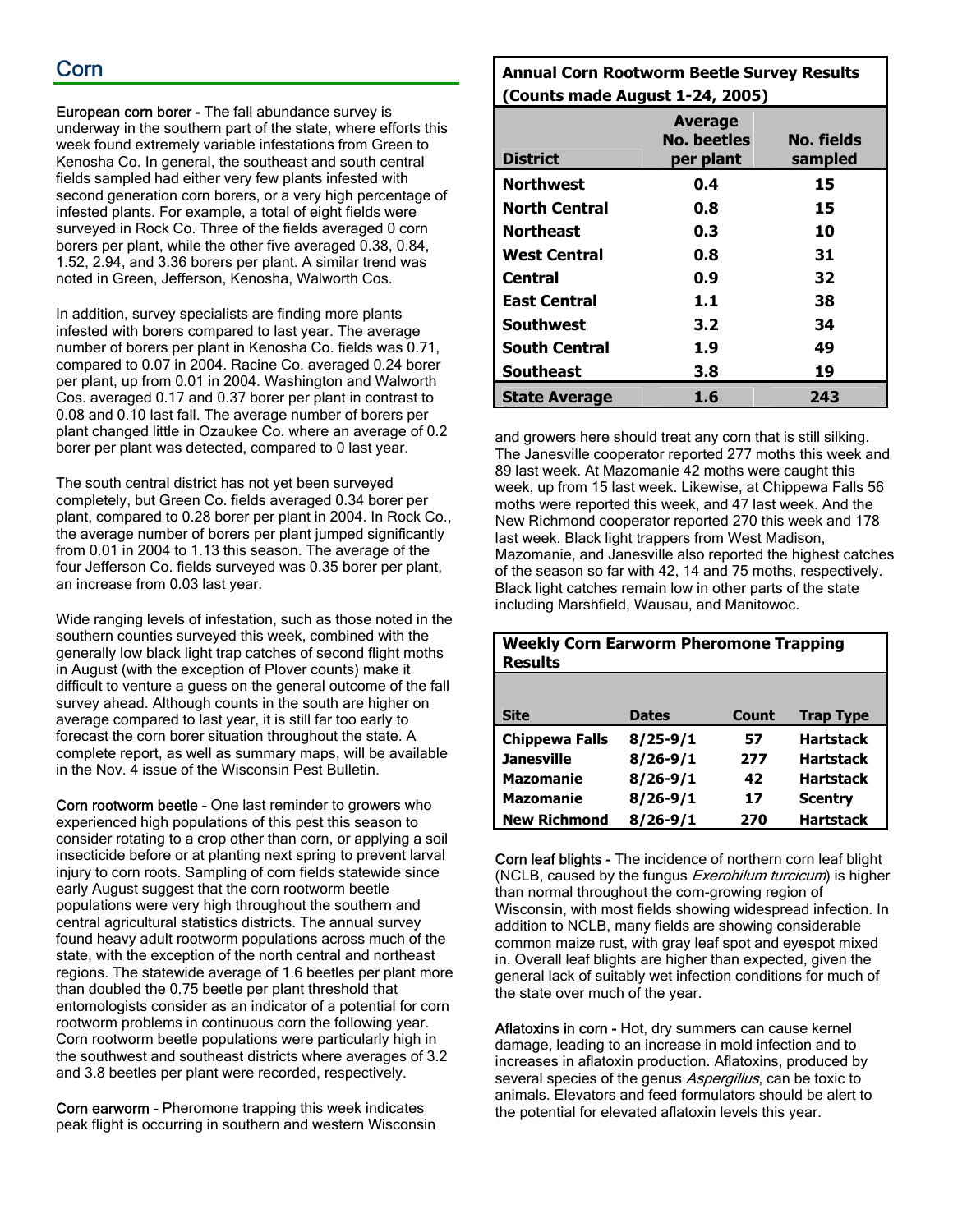Timely harvest and proper storage can help prevent increases in mold growth. High-moisture corn in nonaerated bins or wagons can decline in quality quite quickly. As grain moisture drops to about 12 percent, additional aflatoxin production declines to almost nothing.

FDA action levels for aflatoxin-contaminated grain are listed below. For more information on DATCP regulations concerning aflatoxins in grain, contact Eric Nelson at (608) 224-4539 or Eric.Nelson@datcp.state.wi.us

| FDA action levels for aflatoxin-contaminated corn<br>include the following: |                                                                                                          |  |  |  |  |
|-----------------------------------------------------------------------------|----------------------------------------------------------------------------------------------------------|--|--|--|--|
| <b>Maximum</b><br>level                                                     | <b>Use</b>                                                                                               |  |  |  |  |
| $20$ ppb:                                                                   | Human food, feed for immature animals<br>(including poultry) or dairy animals, or<br>unknown destination |  |  |  |  |
| $100$ ppb:                                                                  | Feed for breeding cattle, breeding swine, or<br>poultry                                                  |  |  |  |  |
| 200 ppb:                                                                    | Feed for finishing swine of greater than 100<br>pounds                                                   |  |  |  |  |
| 300 ppb:                                                                    | <b>Feed for finishing beef cattle</b>                                                                    |  |  |  |  |

### Forages

Т

Grasshoppers - High populations are occurring in south central alfalfa fields, where field averages of 2-3 grasshoppers per 10 sweeps were recorded in the past week. Counts taken at field margins were higher than those made in the center of fields, a trend that is typically observed. Several unidentified species, including come very large varieties, were present, although the redlegged species, Melanoplus femurrubrum (DeGeer), was the most abundant. At times, redlegged grasshoppers can be severe defoliators of alfalfa, clover, soybeans, and small grains, corn, tobacco, and vegetables - especially beans, beets, cabbage, and potatoes. Aside from a few problem alfalfa and corn fields, it appears that this season is not one of those times.



## Vegetables

Cabbage looper - Few adults were caught in the Hancock pheromone trap over the past two weeks, a surprise given the high numbers caught in the southwest part of the state between August 5-19. Apparently the wind did not carry the loopers to the Hancock vegetable farm. Low captures of 15 moths at the Lancaster Ag Research Station and three moths near Viroqua indicate the second flight is ending. The likelihood of a third flight of moths depends on September's weather. Last year, September was very warm, and at least one location, the Arlington Research Station, experienced a 3rd flight and had to treat late planted cabbage plants. If September is warm like last year, growers should be vigilant about scouting late planted cole crops for cabbage looper larvae.

Note to cooperators: As this is the last bulletin of the growing season, you do not need to report counts anymore. It is recommended that you keep traps up through September (if it is warm) to monitor for a third flight of moths.

Imported cabbageworm - High pressure near Marshfield was reported in the August 26 Horticulture Update by Bob Tomesh, UW-Extension Horticultural Specialist. According to Bob, "Adults are flying and so, without any rain to knock some of those caterpillars off, we're seeing that we have a fair amount of damage. Also, there are a number of weeds that the cabbage worm will lay its eggs on, such as the mustards and yellow rockets and shepherd's purse etcetera. So I suspect that there's a population of adults emerging from some of the weeds that we have."

Dingy cutworm - Increasing numbers of moths have been caught at many black light trapping sites for the past two weeks. According to an article titled **Cutworms and Other** Corn Caterpillars by Marlin Rice from the Iowa State Dept of Entomology, May 8, 2000, "Dingy cutworms eat leaves on young corn plants and injury is similar to that caused by black cutworms. This insect rarely cuts corn, therefore, it is important to determine if leaf feeding is from black or dingy cutworms. This insect hatches in the fall and overwinters in Iowa as partially grown larvae. Larvae found in corn during late April and early May are usually dingys and not black cutworms." So although the numbers seem high, it is normal for dingy cutworms to fly this time of year in the midwest. Growers should keep this pest in mind as a cause of defoliation to seedling corn in the spring. Counts from 08/26/05 to 09/02/05: Lancaster 68 , Mazomanie 55, West Arlington 42, West Madison 122, Janesville 72, Sparta 208, Wausau 68, and Marshfield 215.

Bronzed cutworm - A bountiful 113 bronzed cutworm moths were caught in the Wausau black light trap this week and 49 last week.

Hop vine borer - Eleven adults were caught in the West Arlington black light trap from 8/26-9/2, and 11 the previous week from 8/19-8/26. These moths represent the end of the adult flight which is currently mating and laying eggs. The eggs will overwinter on grasses and hatch next May. There is one generation of hop vine borer each year in Wisconsin.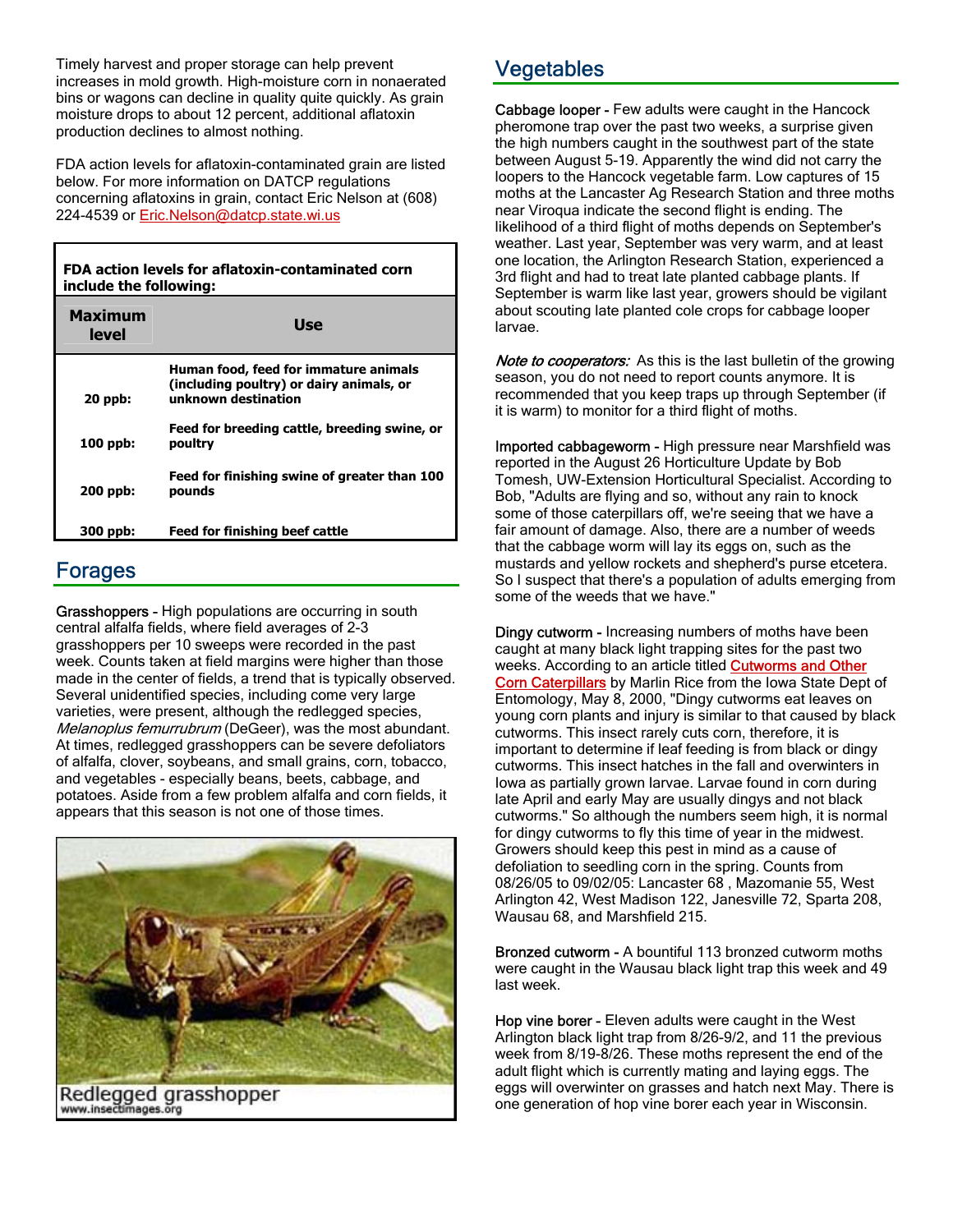## Fall Pests

Multicolored Asian ladybeetles - Generally a few cold days are all that is needed to elicit an aggregating response in the beetles, prompting masses to gather on the south and west sides of homes. The precise date of the annual lady beetle invasion varies somewhat from year to year, but beetles usually first begin moving into residences around the last week of September or first two weeks of October. The time to take action to prevent lady beetle infiltration is now. Below

#### are UW-Extension Entomologist Phil Pellitteri's

recommendations (from UW Garden Facts Publication No. X1050 at

http://www.uwex.edu/ces/wihort/gardenfacts/X1050.pdf:

One of the best ways to limit unwanted intrusions by insects is to deny them entry -- a procedure known as pest proofing. Many pests seek refuge in homes and other buildings in response to changes in weather, such as extended periods



Multicolored Asian ladybeetles www.ojibway.ca

of rain or drought, or the onset of cooler temperatures in autumn. Taking steps to block their entry before they end up inside can greatly reduce the chances of future sightings. Equipment and materials mentioned can be purchased at most home improvement or hardware stores.

Install door sweeps or thresholds at the base of all exterior entry doors. While you are lying on the floor, check for light filtering under doors. Gaps of 1/16 inch or less will permit entry of the bugs. Apply caulk (see #3 below) along bottom outside edge and sides of door thresholds to exclude ants and other small insects. Gaps under sliding glass doors can be sealed by lining the bottom track with 1/2 to 3/4 inch-wide foam weather stripping. Repair gaps and tears in window and door screens.

Seal utility openings where pipes and wires enter the foundation and siding around outdoor faucets, gas meters, clothes dryer vents, and telephone/cable TV wires. These are common entry points for such pests as rodents, ants, spiders and yellow jackets. Holes can be plugged with caulk, cement, urethane expandable foam, steel wool, copper mesh (Stuffit), or other suitable sealant.

Caulk cracks around windows, doors, fascia boards, etc. Use a good quality silicone or acrylic latex caulk. Although somewhat less flexible than pure silicone, latex-type caulks clean up easily with water and can be painted. Caulks that dry clear are often easier to use than pigmented caulks, since they don't show mistakes.

If the lady beetles cannot be built out, there are a number of sprays that can be applied to the outside of the structure during late September or early October to kill and repel the beetles before they get in. The most effective sprays are various synthetic pyrethroids such as permethrin, cypermethrin, cyfluthrin, deltamethrin and lamda-cyhalothrin. Concentrate along doors, windows, and overhangs on the south, west and east sides of the structure. It may take two or more gallons of spray to get thorough coverage. You may wish to hire a professional pest control company for this application.

When all else fails, a vacuum cleaner or broom is often the best response, once the beetles have come indoors. Lady beetles defend themselves by bleeding from their joints. If handled too roughly, they can stain carpets, walls or curtains. They also can be collected by hand and released outside.

Boxelder bugs - Residents can expect boxelder bug activity to escalate around mid-September, somewhat earlier than the multicolored Asian ladybeetle. Given the overall dry conditions during the past summer, fall populations could be high. Following are some basic boxelder bug control options:

- Remove boxelder trees to prevent breeding
- Caulk windows and doors, repair screens, and implement necessary measures to prevent bugs from invading your home
- Vacuum bugs using a hose attachment to avoid staining fabric, but be sure to dispose of the bag or the bugs may crawl out
- Spray a 3-4% mix of water and soap and directly on the insects



**Boxelder bugs** Royal Albert Museum, Exeter, UK

Recommendations from UW Garden Facts Publication No. X1100. Boxelder Bugs by Rebecca Hoffman &Phil Pellitteri http://www.uwex.edu/ces/wihort/GardenFacts/XHT1100.pdf.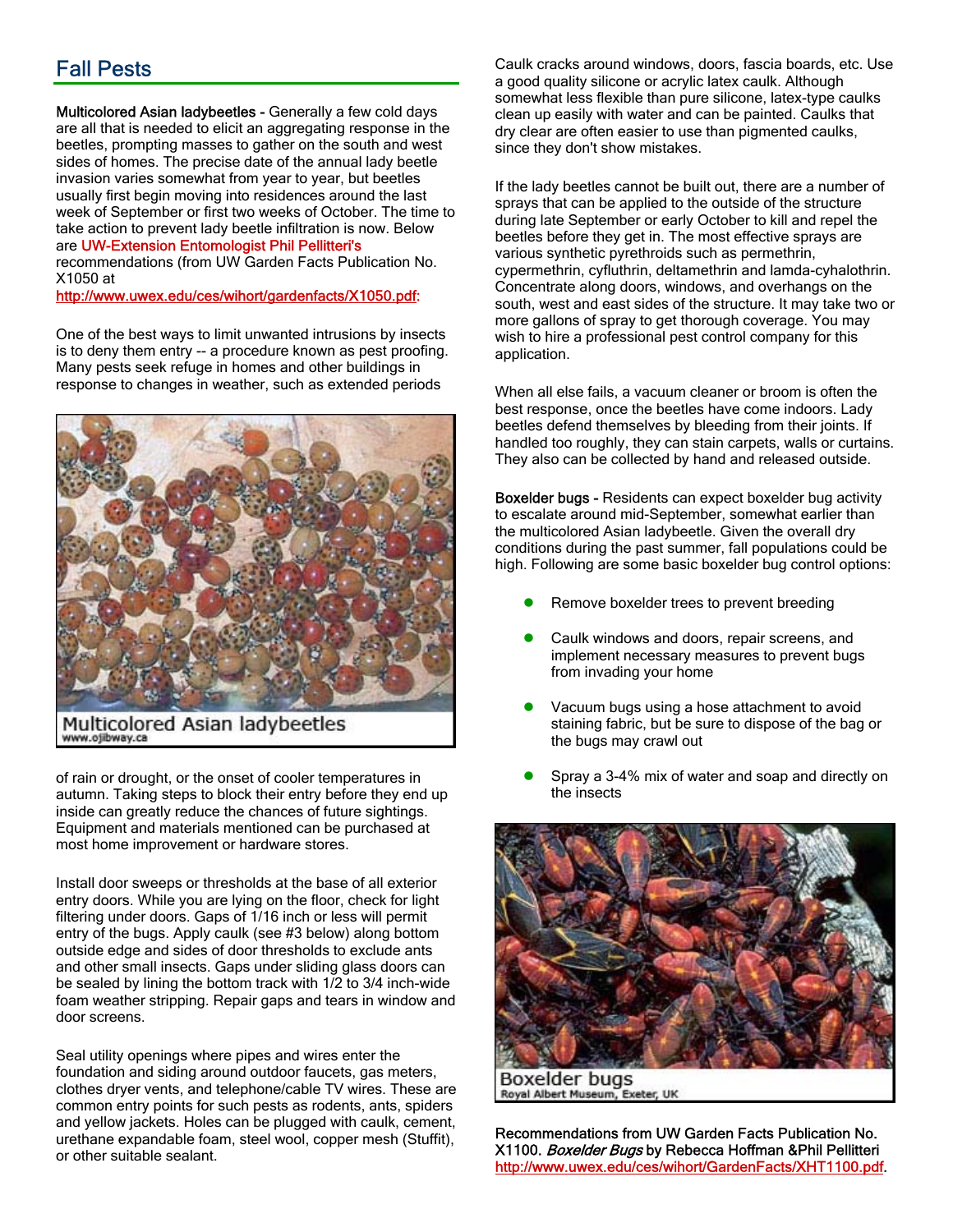Western conifer seed bug - With the onset of colder weather in the fall, Wisconsin residents are likely to encounter a third and somewhat newer pest insect. The western conifer seed bug (Leptoglossus occidentalis Heidemann) is a member of the leaf-footed bug family (Coreidae), a group of insects characterized by flattened hind legs that are leaf-shaped in many tropical species. Native to the western United States, this seed bug feeds on several kinds of pine and Douglas fir seeds and is relatively new to the Midwest. Although harmless to humans, western conifer seed bug feeding on Douglas fir seeds and pine seeds reduces the quality and viability of conifer seed crops and sometimes results in substantial loss of seed crop. For residents, western conifer seed bug control is generally easy to achieve. When a seed bug is spotted, squash it, swat it, step on it, flush it or throw it outside. The large numbers of this insect observed around windows and doors of houses suggest that these are important points of entry.



### Forest and Landscape

Asteroma leaf spot - Infections were light to moderate on American linden trees at nurseries in Dodge, Grant and Washington Cos.

Tar spot - Leaf spots from this fungus were becoming quite noticeable on silver maples at nurseries in Brown, Dodge, Pierce, St. Croix and Washington Cos. Treatment for this disease is hardly ever warranted, as it is mainly cosmetic.

Cedar-quince rust - Washington and cockspur hawthorn trees had light to moderate amounts of fruit and twig infections at nurseries in Brown, Dodge, St.Croix, Walworth and Washington Cos.

Pine gall rust - Heavy amounts of galls on Scotch pine trees were causing branch dieback at a nursery grower in Clark Co.

Rhizosphaera needlecast - Colorado spruce trees were unfit for sale at a nursery grower in Clark Co. These trees need plenty of air circulation around their base to limit moistureholding on their needles. See Extension publication at

http://www.uwex.edu/ces/wihort/gardenfacts/X1006.doc for more information on control of this disease.

Needle rust - Light to moderate amounts of needle infection were observed on red pine at a nursery in Douglas Co.

Spruce needle drop - Light to heavy amounts of damage were observed on white and Black Hills spruce at nurseries in Brown and St. Croix Cos.

Cytospora canker - Colorado spruce were being affected by this fungal pathogen at a nursery in Dodge Co. See Extension publication at http://www.uwex.edu/ces/wihort/gardenfacts/X1003.doc for more information.

Lightning strike - A red maple at a Washington Co. nursery was killed when it was hit by a lightning strike.

Root collar weevil - Damage to red pine seedlings caused a moderate amount of loss at a nursery grower in Clark Co.

Bark beetles - White pine trees being held B&B at a nursery grower in Clark Co. had heavy amounts of damage from these insects. Stress conditions can attract bark beetles to the white pine. Keep root balls covered and moist, and try not to hold white pine over the hot summer months. Applying insecticide treatments with drench or systemic activity at the time of digging and again at holding point will help prevent infestation.

## Gypsy Moth

Slow the Spread of the Gypsy Moth - Whether camping or heading up to the cabin this fall, be on the lookout for foreign pests and diseases. Moving logs or firewood may not seem like a big deal, but there is the potential to inadvertently transport unwanted insects or plant diseases throughout the state, or even to or from other states. Insects that are of concern associated with firewood include gypsy moth, emerald ash borer (found in Michigan and also in isolated areas of Indiana, Ohio, Virginia and Maryland) and Asian Longhorned beetle (found in portions of New York, New Jersey and Illinois). There also is the risk of oak wilt or other plant diseases possibly being spread.

To help reduce the risk of these pests and diseases infesting areas of Wisconsin, buy locally cut firewood. It poses less of a threat of introducing these foreign pests and diseases. If you do move firewood, burn all the wood within a week. Also, do not leave any unused firewood behind.

When logging in the eastern half of WI, in counties quarantined for gypsy moth, be sure to inspect the logs before transporting them anywhere outside of the quarantined area. To move logs from a quarantined county to a nonquarantined county, wood must be certified as free of gypsy moth. Self-certification is acceptable, following completion of the DATCP Gypsy Moth Identification Training. Training will be available at the Lake States Logging Congress in Marquette, Mich., on September 8, 9, and 10. To set up an additional training session or to request information, contact:

(continued….)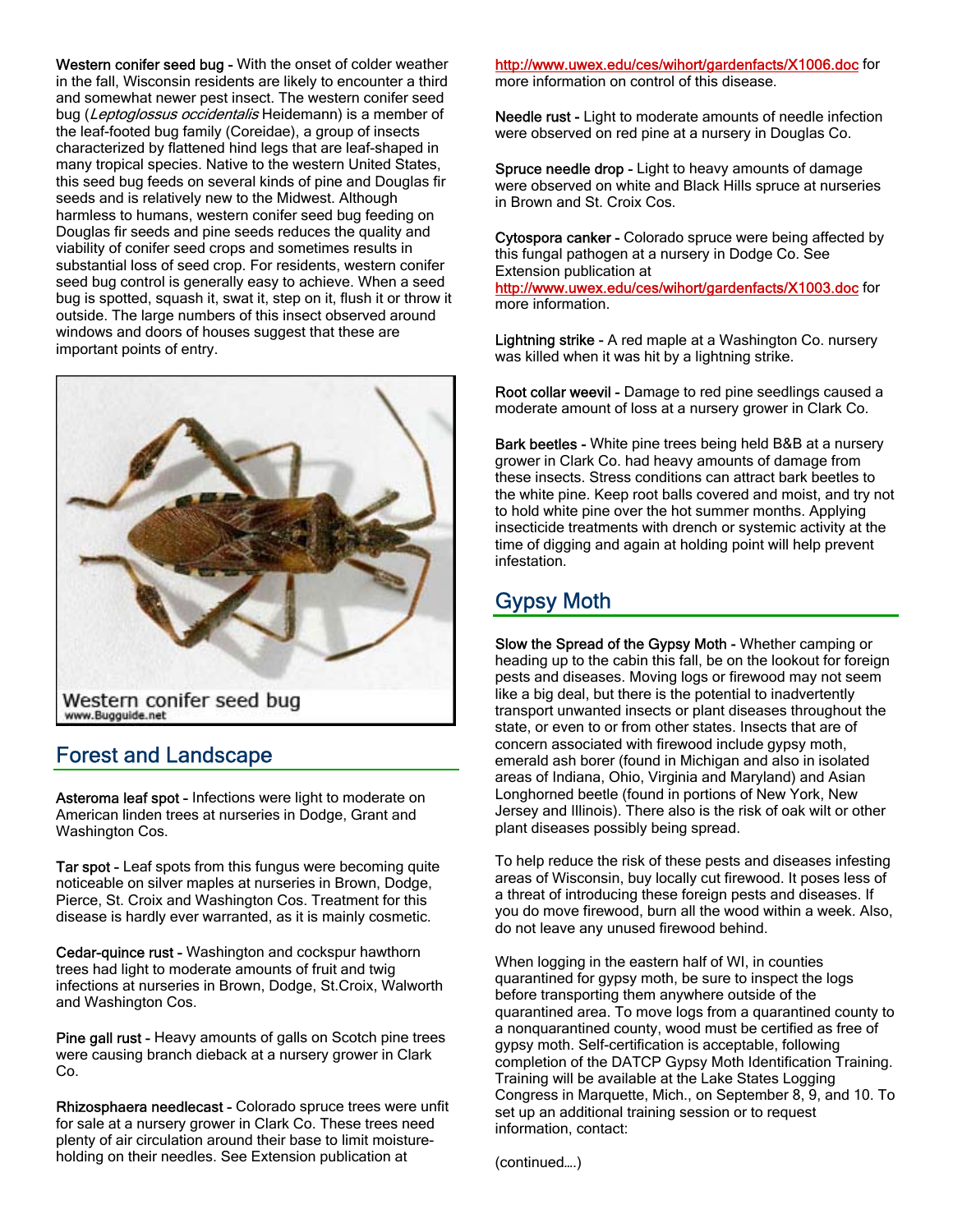WI Dept of Agriculture, Trade and Consumer Protection Liz Meils, STS Regulatory Specialist Email: Elizabeth.Meils@datcp.state.wi.us

Phone: 608-224-4588

Gypsy Moth Program - As of August 31, trappers have taken down 11,497 traps (34%), and have caught 226,494 male gypsy moths. Trappers in all parts of the state are taking down traps. Trap takedown takes approximately 4-5 weeks to complete. All traps should be down by the end of September.

Fifteen counties have already been completed for takedown. Counties with the highest moth counts are: Marinette - 34,550, Outagamie - 14,530, Waupaca - 12,662, Oconto - 12,416 and Adams - 12,408. If you have any questions about the Gypsy Moth Program, please call our hotline at 1-800- 642-MOTH or visit our website at:

#### http://www.datcp.state.wi.us/arm/environment/insects/gypsymoth/index.jsp





| 8/31/2005 # of Traps # of Traps |             |            | # Positive | ⊺ota I#   | Takedown                |
|---------------------------------|-------------|------------|------------|-----------|-------------------------|
| COUNTY                          | Set         | DOWN       | Traps      | of Moths  | Complete                |
| Adams                           | 157         | 157        | 148        | 12408     | х                       |
| Ashland                         | 895         | 120        | 61         | 651       |                         |
| Barron                          | 922<br>1783 | 265<br>176 | 2<br>147   | 2<br>2502 |                         |
| Bayfield<br>Brown               | 82          | 56         | 55         | 8885      |                         |
| <b>Buffalo</b>                  | 652         | 129        | ı          | ı         |                         |
| Burnett                         | 869         | 211        | 2          | 2         |                         |
| Calumet                         | 30          | 30         | 30         | 3443      | x                       |
| Chippewa                        | 1056        | 290        | з          | 3         |                         |
| Clark                           | 1497        | 583        | 75         | 223       |                         |
| Columbia                        | 202         | 0          | 0          | 8519      |                         |
| Crawford                        | 678         | 406        | ı          | 1         |                         |
| Dane                            | 325         | 174        | 89         | 1426      |                         |
| Dodge                           | 99          | 99         | 97         | 2283      | X                       |
| Door                            | 47          | 0          | ū          | 7571      |                         |
| Douglas                         | 1229        | 102        | 12         | 12        |                         |
| Dunn                            | 895         | 298        | 0          | о         |                         |
| Eau Claire                      | 1189        | 406        | 4          | 23        |                         |
| Florence                        | 61          | 0          | Ū          | 4412      |                         |
| Fond Du Lac                     | 82          | 65         | 65         | 4793      |                         |
| Forest                          | 113         | 0          | ٥          | 640       |                         |
| Grant                           | 1229        | 784        | 4          | 12        |                         |
| Green                           | 591         | o          | o          | 27        |                         |
| Green Lake                      | 43          | 0          | o          | 304       |                         |
| Iowa                            | 921         | 368        | 41         | 209       |                         |
| Iron                            | 661         | 59         | 55         | 68        |                         |
| Jackson                         | 1412        | 802        | 69         | 240       |                         |
| Jefferson                       | 64          | о          | ٥          | 197       |                         |
| Juneau                          | 215         | 27         | 4          | 3514      |                         |
| Kenosha                         | 31          | 30         | 30         | 1576      | х                       |
| Kewaunee                        | 35          | 0          | 0          | 2840      |                         |
| LaCrosse                        | 529         | 342        | 6          | 6         |                         |
| Lafayette                       | 662         | 178        | з          | з         |                         |
| Langlade                        | 98          | о          | 0          | 1497      |                         |
| Lincoln                         | 214         | 126        | 74         | 415       |                         |
| Manitowoc                       | 68          | 38         | 38         | 10827     |                         |
| Marathon                        | 395         | 135        | 116        | 11984     |                         |
| Mannette                        | 165         | 125        | 125        | 34550     |                         |
| Marquette                       | 60          | ٥          | û          | 424       |                         |
| Menominee                       | 40          | 0          | 0          | о         |                         |
| Milwaukee                       | 49          | 49         | 49         | 1855      | X                       |
| Monroe                          | 1140        | 832        | 90         | 190       |                         |
| Oconto                          | 112         | 19         | 19         | 12416     |                         |
| Oneida                          | 301         | 58         | 20         | 851       |                         |
| Outagamie                       | 72          | о          | o          | 14530     |                         |
| Ozaukee                         | 28          | 28         | 28         | 3831      | x                       |
| Pepin                           | 245         | 243        | Ũ          | 0         | $\overline{\mathsf{x}}$ |
| Prerce<br>Polk                  | 579<br>935  | о<br>125   | о<br>o     | 1<br>о    |                         |
| Portage                         | 98          | 98         | 95         | 8685      | x                       |
| Price                           | 1227        | 222        | 20         | 46        |                         |
| Racine                          | 39          | 37         | 37         | 2117      | X                       |
| Richland                        | 624         | 412        | 28         | 45        |                         |
| Rock.                           | 234         | 234        | 154        | 1129      | x                       |
| Rusk                            | 880         | 271        | 6          | 16        |                         |
| St.Croix                        | 727         | 289        | 2          | 2         |                         |
| Sauk                            | 753         | 340        | 84         | 1309      |                         |
| Sawyer                          | 1142        | 55         | 1          | 8         |                         |
| Shawano                         | 100         | 8          | 8          | 9889      |                         |
| Sheboygan                       | 61          | 61         | 61         | 8997      | x                       |
| Taylor                          | 1150        | 348        | 37         | 69        |                         |
| Trempealeau                     | 713         | 291        | 2          | 20        |                         |
| Vernon                          | 1024        | 369        | 0          | ٥         |                         |
| Vilas                           | 254         | 0          | Ū          | 527       |                         |
| Walworth                        | 64          | о          | 0          | 1638      |                         |
| Washburn                        | 853         | 52         | 0          | о         |                         |
| Washington                      | 48          | 0          | 0          | 240       |                         |
| Waukesha                        | 64          | 64         | 63         | 4747      | x                       |
| Waupaca                         | 84          | 84         | 84         | 12662     | x                       |
| Waushara                        | 72          | 72         | 72         | 4307      | x                       |
| Winnebago                       | 51          | 51         | 51         | 4260      | x                       |
| Wood                            | 206         | 204        | 150        | 5614      |                         |
| <b>TOTALS</b>                   | 34225       | 11497      | 2518       | 226494    | 15                      |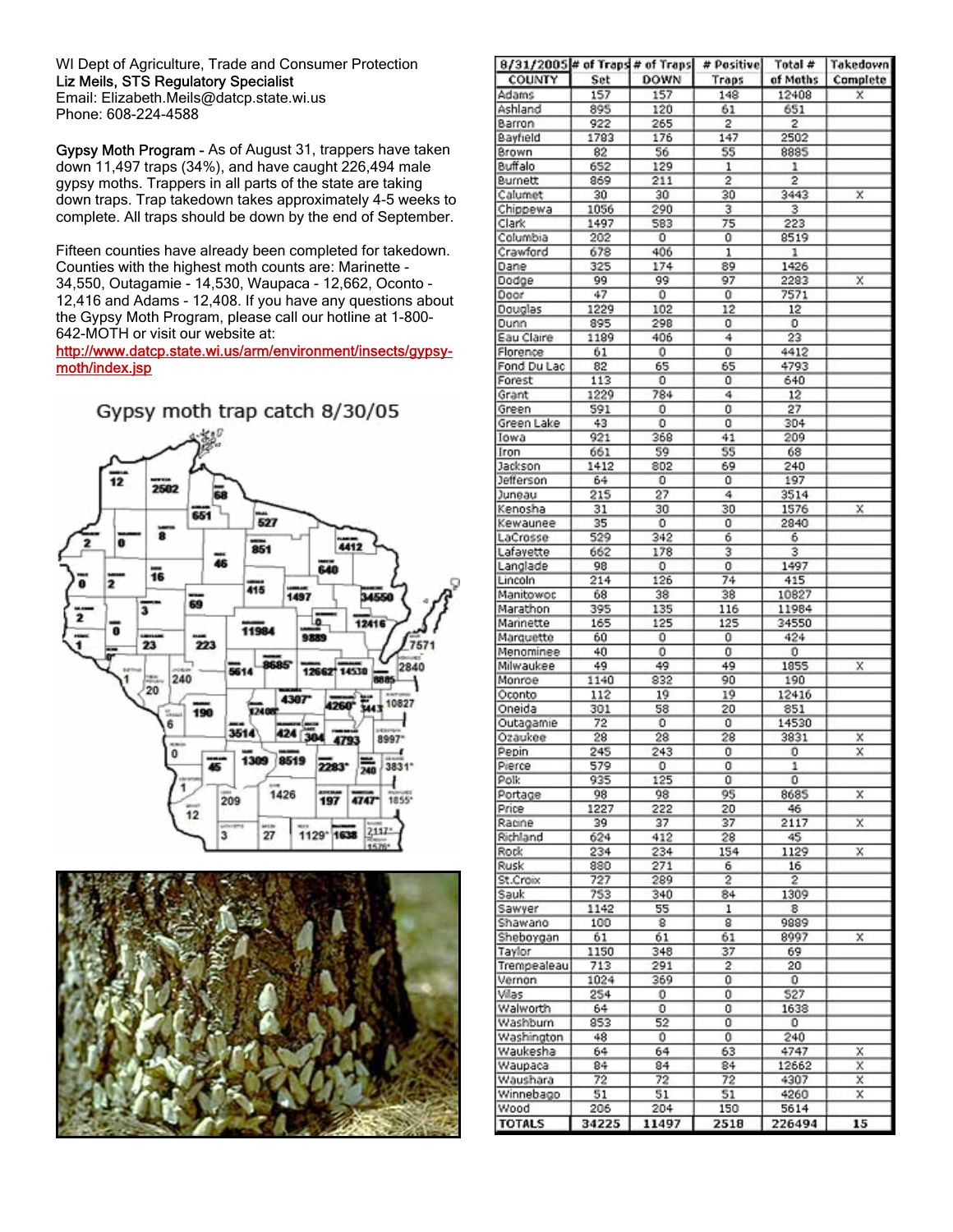# **Black Light & Apple Insects Trapping Results**

| <b>Trap Site</b>      | <b>Date</b>   | <b>ECB</b>     | <b>TA</b>               | <b>FA</b>   | <b>BCW</b>   | <b>DCW</b> | <b>SCW</b> | <b>VCW</b>  | <b>WBCW</b> | CabL         | <b>CelL</b> | <b>CEW</b>  |
|-----------------------|---------------|----------------|-------------------------|-------------|--------------|------------|------------|-------------|-------------|--------------|-------------|-------------|
| <b>Southwest</b>      |               |                |                         |             |              |            |            |             |             |              |             |             |
| Lancaster             | $8/26 - 9/1$  | $\overline{2}$ | 5                       |             | $\mathbf 0$  | 68         | 3          |             | 0           | $\pmb{0}$    | 3           | 4           |
| <b>South Central</b>  |               |                |                         |             |              |            |            |             |             |              |             |             |
| <b>West Arlington</b> | $8/26 - 9/2$  | 25             | 3                       |             | 1            | 42         | 1          |             |             | 1            |             | 8           |
|                       | $8/18 - 8/26$ | 13             | 2                       |             | 1            | 30         | 3          |             |             | 0            |             | 5           |
| Mazomanie             | $8/25 - 9/1$  | 27             | $\overline{\mathbf{z}}$ | $\mathbf 0$ | $\mathbf 0$  | 55         | 1          | 12          | 1           | 0            | 0           | 14          |
| <b>West Madison</b>   | $8/26 - 9/1$  | 24             | 9                       |             | $\mathbf{1}$ | 122        | 4          |             | 0           | $\mathbf{1}$ | $\mathbf 0$ | 42          |
| <b>Southeast</b>      |               |                |                         |             |              |            |            |             |             |              |             |             |
| <b>Janesville</b>     | $8/26 - 9/1$  | 263            | 51                      |             | $\mathbf{1}$ | 72         | 6          |             | 0           |              | 14          | 75          |
| <b>West Central</b>   |               |                |                         |             |              |            |            |             |             |              |             |             |
| <b>Sparta</b>         | $8/25 - 8/31$ |                |                         |             |              | 208        |            | 36          |             |              |             |             |
| <b>Chippewa Falls</b> | $8/25 - 9/1$  | $\mathbf 0$    |                         |             |              |            |            |             |             |              |             |             |
| <b>East Central</b>   |               |                |                         |             |              |            |            |             |             |              |             |             |
| <b>Manitowoc</b>      | $8/26 - 9/2$  | 4              | 5                       | $\mathbf 0$ | $\mathbf 0$  | 63         | 28         | $\mathbf 0$ | 0           | $\mathbf{2}$ | 1           | $\mathbf 0$ |
| <b>Central</b>        |               |                |                         |             |              |            |            |             |             |              |             |             |
| <b>Wausau</b>         | $8/26 - 9/2$  | 11             | 15                      |             | $\mathbf 0$  | 68         | 63         | $\mathbf 0$ | 0           | $\mathbf 0$  | $\mathbf 0$ | 0           |
| <b>Marshfield</b>     | $8/25 - 9/1$  | 22             | 1                       | $\mathbf 0$ | 1            | 215        | 41         | 1           | 0           | 0            | 2           | 1           |
| <b>Plover</b>         | $8/26 - 9/1$  | 19             |                         |             |              |            |            |             |             |              |             |             |
| <b>Plainfield</b>     | $8/26 - 9/1$  | 10             |                         |             |              |            |            |             |             |              |             |             |
| <b>Northwest</b>      |               |                |                         |             |              |            |            |             |             |              |             |             |
| <b>New Richmond</b>   | $8/26 - 9/1$  | 6              | 4                       |             |              |            |            |             |             |              |             |             |

|                      | <b>Date</b>   | <b>STLM</b> | <b>RBLR</b>    | <b>CM</b>                | <b>OBLR</b>    | AM red ball                              | <b>AM yellow</b> |
|----------------------|---------------|-------------|----------------|--------------------------|----------------|------------------------------------------|------------------|
| <b>Crawford Co.</b>  |               |             |                |                          |                |                                          |                  |
| <b>Gays Mills 1</b>  | $7/14 - 7/28$ | 93          | 17             | 19                       | $\mathbf 0$    | $\mathbf{0}$                             | 0                |
| <b>Richland Co.</b>  |               |             |                |                          |                |                                          |                  |
| <b>Hillpoint</b>     | $8/24 - 8/30$ | 24          | 0              | 0                        | 1              | 1 per 16 traps                           | 0                |
| <b>Iowa Co.</b>      |               |             |                |                          |                |                                          |                  |
| <b>Dodgeville</b>    | $8/25 - 9/1$  | 8           | 8              | $\mathbf{0}$             | 3              | 13 total                                 | $\mathbf 0$      |
| Dane Co.             |               |             |                |                          |                |                                          |                  |
| <b>West Madison</b>  | $8/26 - 9/1$  | <b>NA</b>   | 16             | 1                        | 1              | $\mathbf{1}$                             |                  |
| <b>Deerfield</b>     | $8/24 - 8/31$ | $\mathbf 0$ | 20             | 0                        | $\mathbf 0$    | 3 (unbaited)                             | 0                |
| <b>Racine Co.</b>    |               |             |                |                          |                |                                          |                  |
| Raymond              | $8/25 - 9/1$  | 274         | 36             | $\mathbf{0}$             | 8              | $\mathbf{0}$                             | 0                |
| <b>Rochester</b>     | $8/26 - 9/1$  | 0           | 13             | 4.4                      | 0.5            | .31 (unbaited)<br>5.5 (baited wild tree) |                  |
| Waukesha Co.         |               |             |                |                          |                |                                          |                  |
| <b>New Berlin</b>    | $8/25 - 9/1$  | 116         | 5.             | $\overline{\phantom{a}}$ | $\overline{2}$ | $\mathbf{0}$                             | 0                |
| <b>Pierce Co.</b>    |               |             |                |                          |                |                                          |                  |
| <b>Spring Valley</b> | $8/26 - 9/2$  | 83          | 5              | $\mathbf{1}$             | $\mathbf 0$    | 0.5 (unbaited)                           | 1                |
| <b>Marquette Co.</b> |               |             |                |                          |                |                                          |                  |
| <b>Montello</b>      | $8/23 - 8/30$ | 362         | 5              | 0                        | 0              | $\mathbf{0}$                             | 0                |
| <b>Brown Co.</b>     |               |             |                |                          |                |                                          |                  |
| <b>Oneida Co.</b>    | $8/15 - 8/29$ | 50          | 29             | 16                       | $\mathbf 0$    | $\mathbf{0}$                             | 0                |
| Fond du Lac Co.      |               |             |                |                          |                |                                          |                  |
| <b>Campbellsport</b> | $8/25 - 8/31$ | 15          | $\overline{2}$ | 0                        | $\mathbf 0$    | $\mathbf{0}$                             | 0                |
| <b>Rosendale</b>     | $8/20 - 9/1$  | 54          | 23             | $\overline{2}$           | 1              | 1                                        | 2                |
| <b>Marinette Co.</b> |               |             |                |                          |                |                                          |                  |
| Wausaukee            | $8/26 - 9/2$  | 91          | 0              | 0                        | 0              | $\mathbf{0}$                             | 0                |
|                      |               |             |                |                          |                |                                          |                  |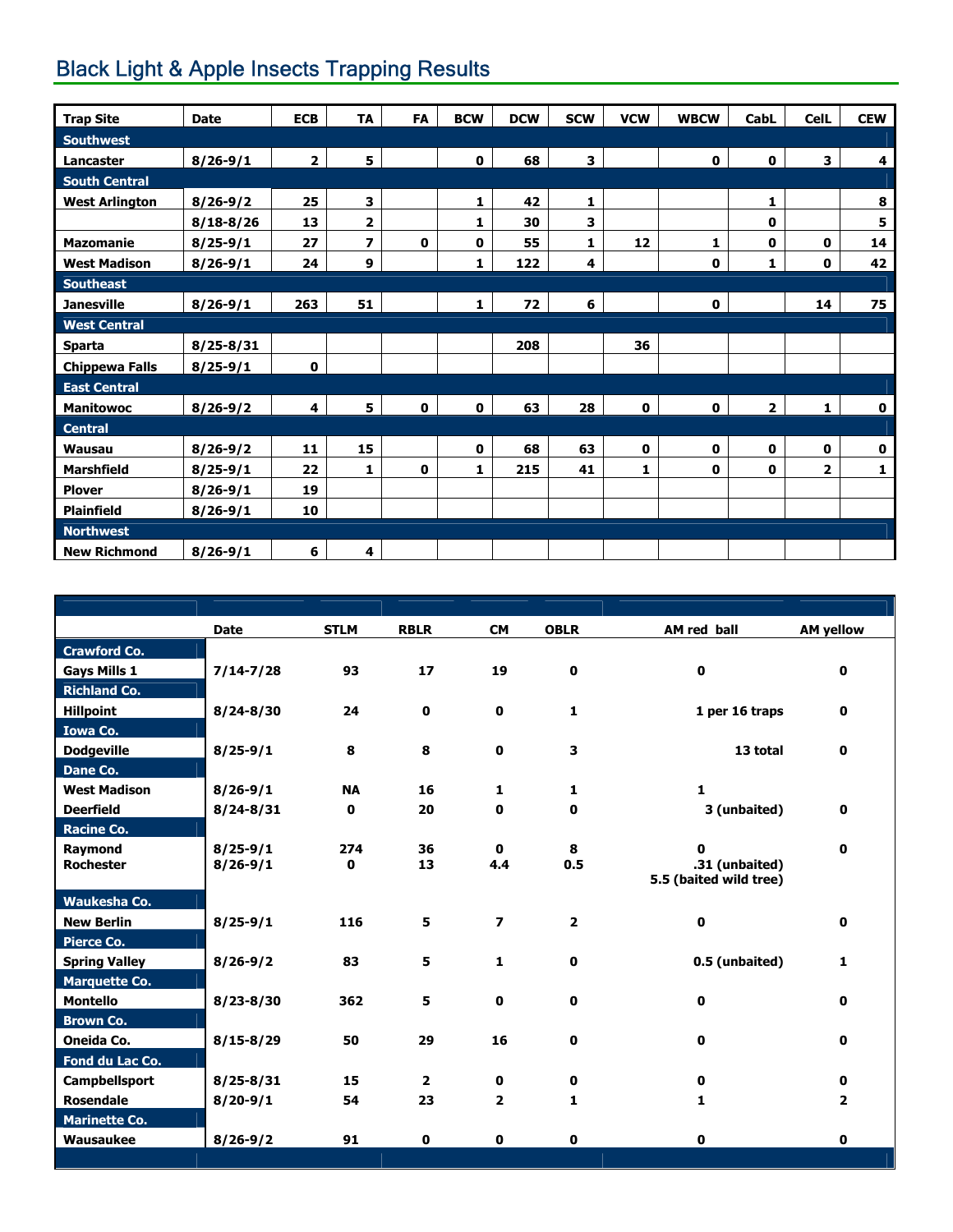# UW Plant Disease Diagnostics Clinic

| <b>CROP</b>                        | <b>DISEASE/DISORDER</b>                      | <b>PATHOGEN</b>                     | <b>COUNTY</b>      |
|------------------------------------|----------------------------------------------|-------------------------------------|--------------------|
| <b>FIELD</b>                       |                                              |                                     |                    |
| Corn                               | <b>Anthracnose Stalk Rot</b>                 | Colletotrichum graminicola          | <b>Eau Claire</b>  |
| Soybean                            | <b>Brown Stem Rot</b>                        | Phialophora gregata                 | Pepin              |
|                                    | <b>Potassium Deficiency</b>                  | Physiological                       | <b>Columbia</b>    |
|                                    | <b>Root Rot</b>                              | Fusarium sp., Pythium sp.           | <b>Vernon</b>      |
|                                    | <b>Stem Canker</b>                           | Phomopsis sp.                       | <b>Vernon</b>      |
| <b>VEGETABLE</b>                   |                                              |                                     |                    |
| <b>Muskmelon</b>                   | <b>Alternaria Leaf Blight</b>                | Alternaria cucumerina               | <b>Outagamie</b>   |
| Onion                              | <b>Heat Stress</b>                           | Physiological                       | <b>Jefferson</b>   |
| <b>Snap Bean</b>                   | <b>Bacterial Brown Spot</b>                  | Pseudomonas syringae pv. syringae   | <b>Unknown</b>     |
| <b>Sweet Corn</b>                  | <b>Weathering of Dead Husk Tissue</b>        | Physiological                       | <b>Unknown</b>     |
| <b>Tomato</b>                      | <b>Charcoal Rot</b>                          | Macrophominia phaseolina            | Walworth           |
|                                    | <b>Growth Regulator Herbicide</b>            | Physiological                       | <b>Brown</b>       |
| <b>FRUIT</b>                       | Injury                                       |                                     |                    |
| Peach                              | <b>Bacterial Canker</b>                      | Pseudomonas syringae pv. syringae   | <b>Waupaca</b>     |
|                                    | <b>Bacterial Spot</b>                        | Xanthomonas campestris pv. pruni    | Dane               |
| <b>EVERGREEN</b>                   |                                              |                                     |                    |
| <b>Blue Spruce</b>                 | <b>Rhizosphaera Needle Cast</b>              | Rhizosphaera kalkhoffii             | Kenosha            |
|                                    |                                              | Setomelonomma holmii                | Kenosha            |
| <b>Concolor Fir</b>                | <b>Spruce Needle Drop</b><br><b>Root Rot</b> | Rhizoctonia solani                  | Walworth           |
| <b>HERBACEOUS</b>                  |                                              |                                     |                    |
| <b>ORNAMENTAL</b>                  |                                              |                                     |                    |
|                                    | <b>Root Rot</b>                              |                                     | Dane               |
| Snapdragon<br><b>Siberian Iris</b> |                                              | Pythium sp., Phythophthora sp.      | Dane               |
|                                    | <b>Anthracnose</b><br><b>Root Rot</b>        | Colletotrichum sp.                  |                    |
|                                    | <b>Sphaerulina Leaf Blight</b>               | Phytophthora sp.<br>Sphaerulina sp. | Dane<br>Dane       |
|                                    |                                              |                                     |                    |
| <b>WOODY</b><br><b>ORNAMENTAL</b>  |                                              |                                     |                    |
| Ash                                | <b>Cytospora Canker</b>                      | Cytospora sp.                       | <b>Rock</b>        |
|                                    | <b>Sphaeropsis Canker</b>                    | Sphaeropsis sp.                     | <b>Vernon</b>      |
| Elm                                | <b>Dutch Elm Disease</b>                     | Ophiostoma ulmi                     | Dane, Milwaukee    |
| Lilac                              | <b>Root Rot</b>                              | Phytophthora sp., Pythium sp.       | <b>Dane</b>        |
| <b>Maple (Including Silver</b>     | Anthracnose                                  | Gloeosporium sp.                    | Walworth           |
| and Sugar)                         | <b>Root Rot</b>                              | Phytophthora sp.                    | <b>Dane</b>        |
|                                    | <b>Verticillium Wilt</b>                     | Verticillium sp.                    | Dane               |
| <b>Oak (Including Bur and</b>      | <b>Anthracnose</b>                           | Gloeosporium sp.                    | Waukesha           |
| Red)                               | Oak Wilt                                     | Ceratocystis fagacearum             | Dane, Sauk, Vernon |
|                                    | <b>Tubakia Leaf Spot</b>                     | Tubakia sp.                         | Dane               |

Diagnoses since August 24, 2005